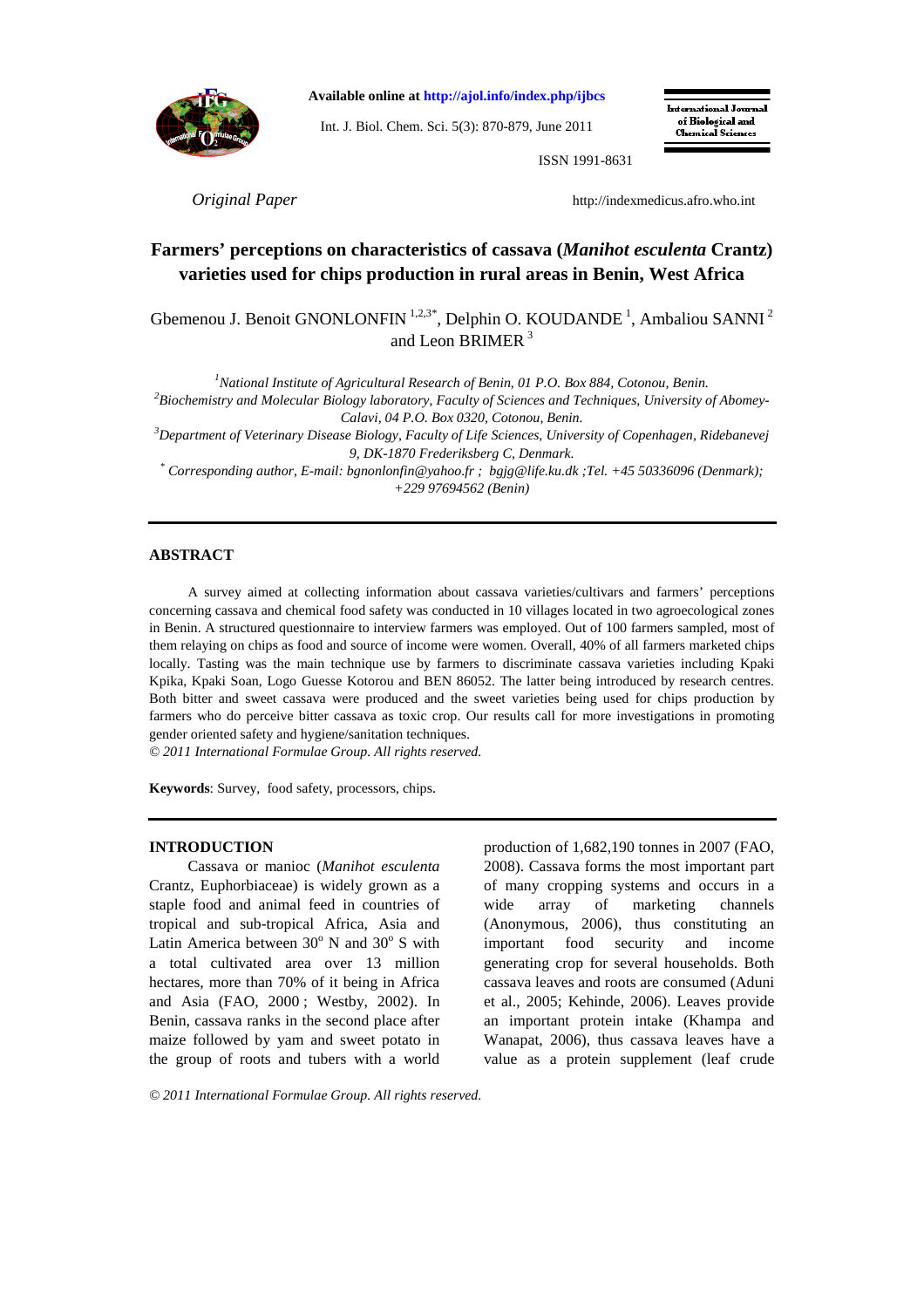protein content on dry basis ranges among cultivars from 21% to 39% (Ravindra, 1993) for man (Ndugi et al., 2003) and in animal nutrition either in feed formulations for monogastric animals or as a fresh forage to supplement low-quality roughages in ruminant feeds (Ravindra, 1993); whereas roots are a cheap source of carbohydrates (Nwokoro et al., 2005). However, one of the main constraints related to fresh roots of cassava is their poor shelf life. After harvesting, cassava roots cannot be stored longer than three or four days due to postharvest physiological deterioration (Buschmann et al., 2000). Another drawback associated with cassava is its potential toxicity: depending on cultivars, edible organs of cassava (leaves or roots) may contain large amounts of the cyanogenic glucoside linamarin, along with additional small quantities of a similar compound referred to as lotaustralin (Jørgensen et al., 2005). Both substances are highly toxic and negatively impact the health of animals and human upon consumption of cassava. In attempting to simultaneously increase shelf life of fresh roots and avoid dietary cyanide exposure due to the above-mentioned glucoside compounds, fresh roots are often processed into variable stable and durable products such as gari, lafun, flour, dried cassava chips and other dried products (Moorthy and Mathew, 1998; Zhou and Nzingamasobo, 2006; Gnonlonfin et al., 2008a). In this respect, cassava processing could be related to the necessity of having permanent food reserves and also to remove toxic cyanide glucoside contained in its edible organs before its consumption. Apart from overcoming the perishability and toxicity of the crop, transformation has also been shown to enhance the nutritional standard, along with adding substantial economic value to cassava (Laswai et al., 2006; Khampa and Wanapat, 2006).

Among the derived cassava products identified in Sub-Saharan Africa, cassava chips have been the most commonly encountered (Anonymous, 1992). Also, recent research reports suggest that cassava chips form the bulk of cassava based-foods in

several cassava consuming populations (Zhou and Nzigamasobo, 2006). These are the derived products of fresh roots of cassava, obtained after cutting and sun light drying, and usually followed by their subsequent storage (Hahn, 1993; Gnonlonfin et al., 2008b). In many cassava growing communities, chips are used as foods, feeds, and may serve as raw material to manufacture starch, and alcoholic drinks (Kehinde, 2006; Gnonlonfin et al., 2008a,b). Cassava chips' production is therefore likely to be of growing importance to farmers in several communities where the crop forms the staple. In Benin, research results showed that drying conditions are very poor and favor pests and fungi attacks during storage (Gnonlonfin et al., 2008b). Furthermore, there is no fermentation step during chips' production. Cassava variety with high cyanide glucoside content normally requires fermentation prior to drying (to facilitate cyanogenic glucoside removal). In Benin, farmers do not include such a step in chips production. Therefore they use only low cyanogenic cassava for chip production. This indicates that producers and processors have some indigenous methods to discriminate cassava varieties. There is still limited knowledge about cassava varieties used by farmers and processors and how do they recognize the safety of the root. Such an understanding is important for stimulating appropriate collaboration between farmers and scientists helpful to further provide the necessary assistance to farmers, for the production of safe cassava based-products for local and international markets. The present study was conducted to obtain an overview of farmers and processors general knowledge of the cultivated varieties/cultivars, including their taste classification of cassava. Furthermore, we investigated whether the activity was profitable for them.

### **MATERIALS AND METHODS Study areas**

The study was carried out in Benin in the two agroecological zones [Northern Guinea Savannah (NGS) and Sudan Savannah (SS)] where cassava chips are being produced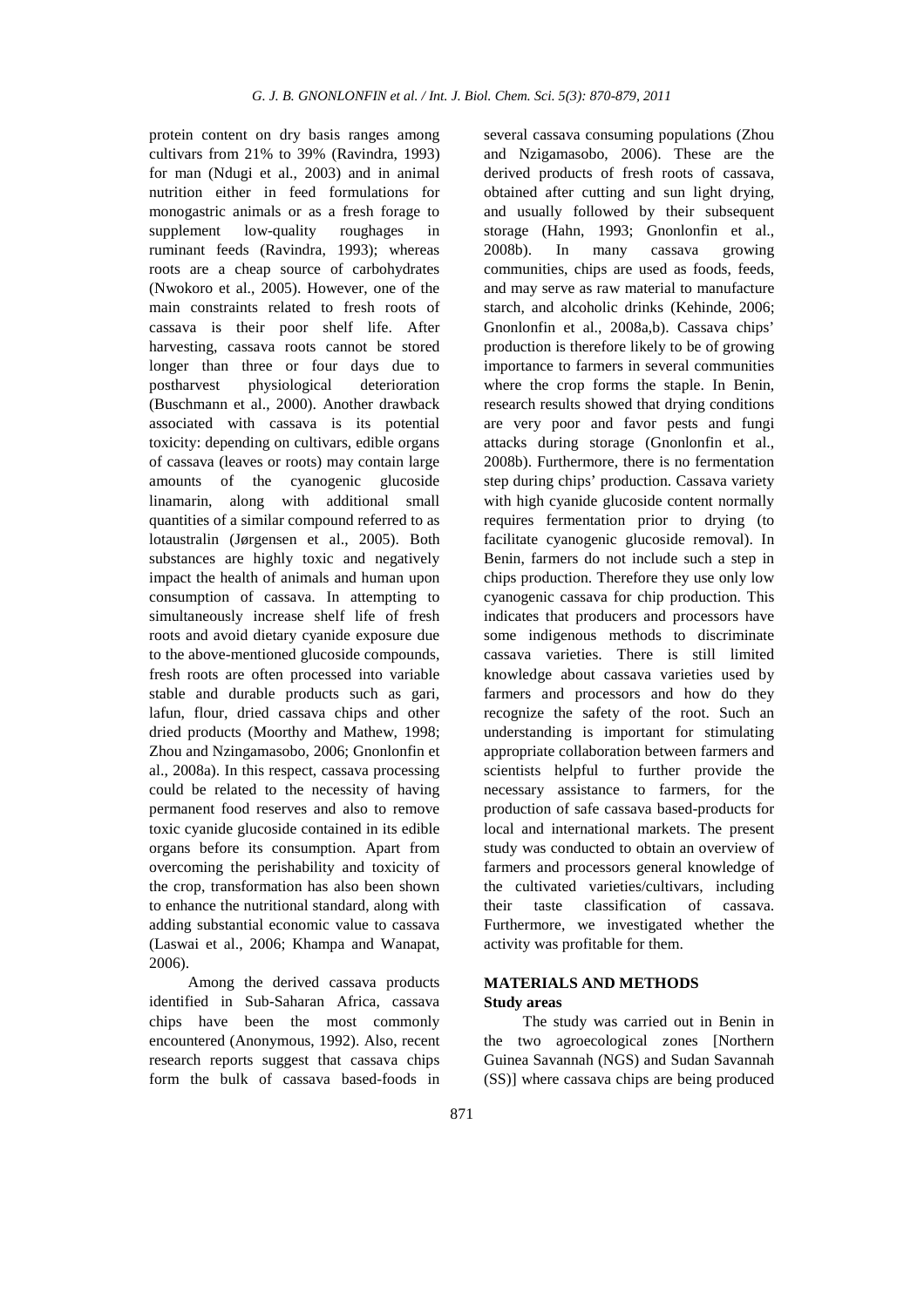as described by Gnonlonfin et al. (2008a). Ten villages (Figure 1) with 5 villages per agroecological zone were studied with 10 farmers randomly chosen in each village. A total of 90 women and 10 men were interviewed.

### **Field methods and tools**

From May to June 2010, surveys were undertaken across the 10 villages throughout the two agroecological zones of the benchmark at the household level. Participatory rapid rural approaches (Pretty et al., 1995) were used for investigation. The tools included focus group discussions with information on questionnaire. Ten focus group sessions were held with 15 farmers in each

village. The findings from the focus groups were used to design the questions used in the questionnaire. Then individual interviews (approximately 15 min.) on cassava production and processing into chips, number of varieties/cultivars in use, origin of these cultivars, main activities of the respondent, test for roots toxicity and the end use of chips (family consumption, marketing and other use). The survey was conducted with the help of interpreters where needed. Two types of questions were included in the questionnaire. Fixed choice questions were those where the respondents had to choose one item among several alternatives or questions for which the expected response was «yes» or «no».



**Figure 1:** Map of the Republic of Benin with the diffrent villages and agroecological zones.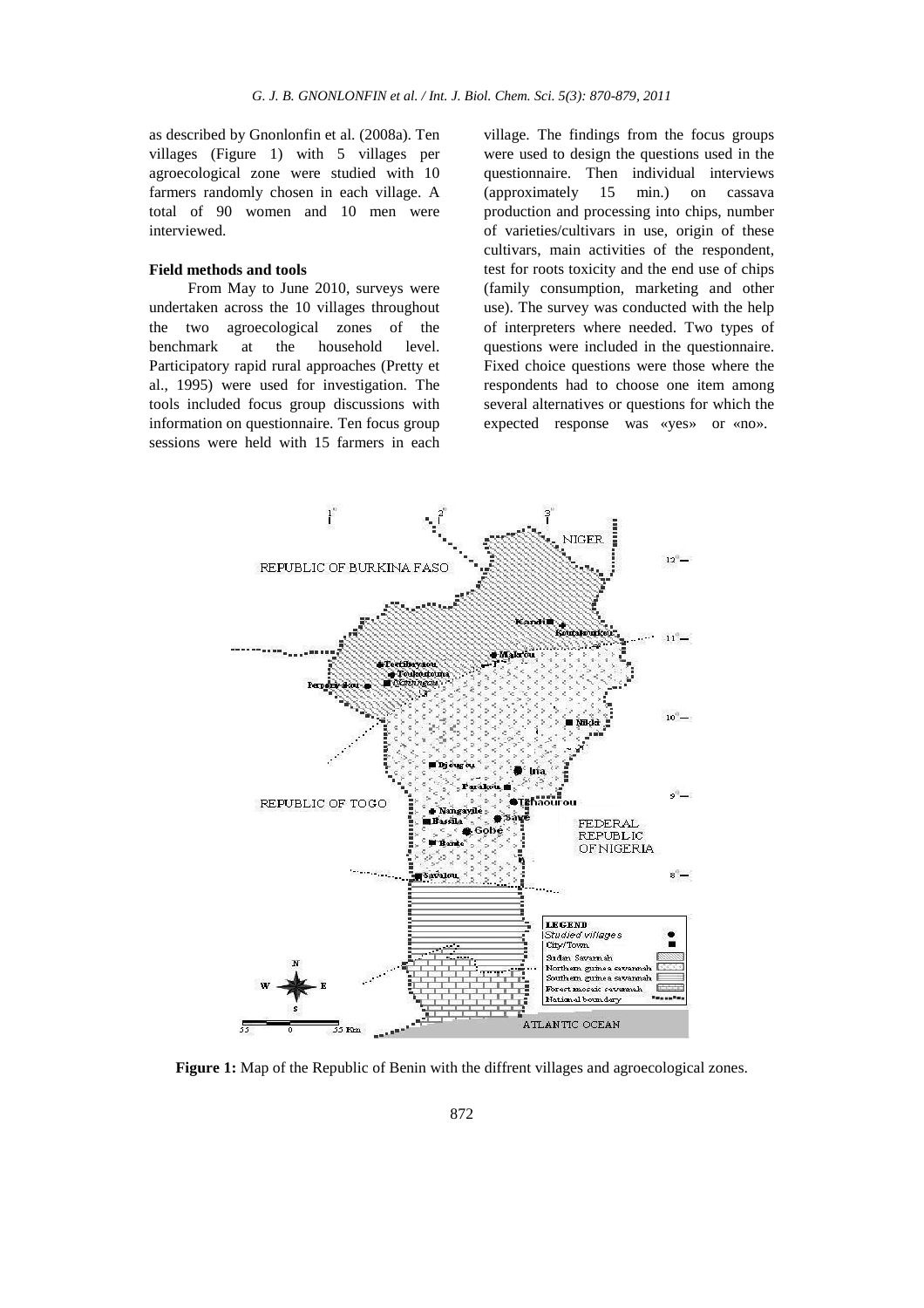Examples: Do you produce cassava to feed your family only? What is your principal activity? Open-ended questions were those which allowed the informants to express their opinion. Examples: How many cultivars do you have? And their origin? How do you test for the roots toxicity?

### **Data analysis**

Answers were coded numerically. For fixed questions, positive and negative answers were coded «1» and «0», respectively. For openended questions, the various responses were recorded, checked, and grouped into similar categories. After that, they were given additional code numbers. Codified data were processed using SPSS for windows version 12.0 (SPSS Inc., Chicago, IL). Results were expressed as percentages of responses obtained from farmers.

### **RESULTS**

## **Personal characteristics of farmers and rational for cassava chips production**

The farmers interviewed are grouped into various age groups with 85% of the respondents having an age between 30-50; processing experience and education levels (Table 1). An important observation associated with the present results is connected to the fact that 85% of the respondents were not educated. Cassava chips production was carried out surely by female (100%) while the fresh roots production was done mainly by male (93%) (Table 2). For casssava chips production more than based on households own growing, women bought fresh roots from men who are owners of the farm. In all the locations investigated, cassava chips were produced mainly for home consumption and/or commercial purposes (Table 2). The use of cassava chips for feeding animals was not reported. Furthermore, no industrial uses of the chips such as gums or starch manufacturing was mentioned by any of the target groups.

### **Cultivated varieties/cultivars in the two specified zones of Benin**

Based on the information gathered during the interviews, it appeared that the cassava consuming communities depended mostly on their own locale varieties or cultivars; very few improved varieties released by a research centre were cultivated. Farmers described yield in terms of high or low based on the number of roots produced per plant or the size of the roots rather than in tonnes/ha. Reasons for preferring a certain variety were supported by the yield, the degree of susceptibility to post harvest deterioration and the toxicity (Table 3). In both agroecological zones sweet as well as bitter varieties previously were grown the latter for *gari* production. However, at the time of interview only sweet varieties processed into chips were found. Apart from BEN 86052 which was released by a research centre (Southern Agricultural Research Centre which belong to the National Agricultural Research in Benin, Ministry of Agriculture, Livestock and Fichery) and at the time of the survey was still in use by very few farmers, all other varieties were given by friends or relatives with the two bitter varieties Olouchoute and Esse ewele being not in current use (Table 4).

## **Farmers' perceptions of the potential toxicity of raw products**

Raw cassava and its derived products were not considered to be a problem. Farmers were confident that the different methods they use for discriminating varieties as bitter or sweet were very good. Cassava taste (100% of respondent) was determined by cutting a piece before tasting it. Women were the primary tasters as they were, again, the primary harvesters (bought the land ready to harvest fresh cassava and do the harvesting themselves with the help of children where needed) and processors of cassava intented for human consumption. No farmer said consumption of cassava root can cause vomiting, while seven farmers said it can cause stomach upset (Table 5).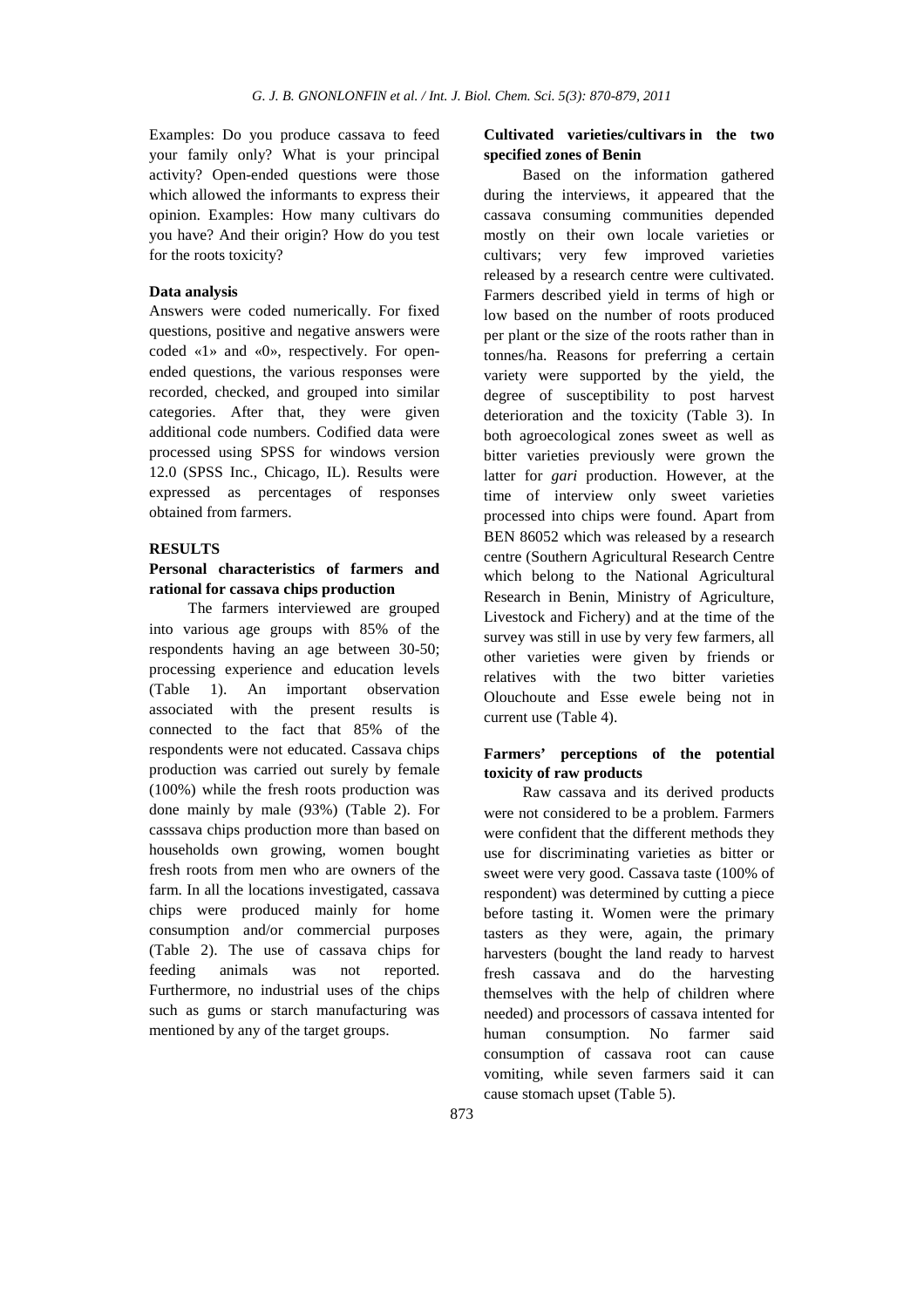|                           |     | <b>NGS</b>    |     | SS            |            | <b>Total</b>  |  |
|---------------------------|-----|---------------|-----|---------------|------------|---------------|--|
| <b>Item</b>               | #   | $\frac{0}{0}$ | #   | $\frac{0}{0}$ | #          | $\frac{6}{6}$ |  |
|                           | 50  |               | 50  |               | <b>100</b> |               |  |
| Age (years)               |     |               |     |               |            |               |  |
| $<$ 30                    | 3   | 6             | 1   | 2             | 4          | 4             |  |
| $30 - 50$                 | 40  | 80            | 45  | 90            | 85         | 85            |  |
| >50                       | 7   | 14            | 4   | 8             | 11         | 11            |  |
| <b>Education</b>          |     |               |     |               |            |               |  |
| Not edu.                  | 45  | 90            | 40  | 80            | 85         | 85            |  |
| <6 yrs 1 ary edu.         | 4   | 8             | 8   | 18            | 12         | 12            |  |
| 6 yrs 1 ary edu.          | 1   | 2             | 2   | 2             | 3          | 3             |  |
| <b>Experience (years)</b> |     |               |     |               |            |               |  |
| $1-5$                     | 2   | 4             | 3   | 6             | 5          | 5             |  |
| $6 - 10$                  | 3   | 6             | 3   | 6             | 6          | 6             |  |
| 11-20                     | 15  | 30            | 12  | 24            | 27         | 27            |  |
| >20                       | 30  | 60            | 32  | 64            | 62         | 62            |  |
| <b>Main occupation</b>    |     |               |     |               |            |               |  |
| Agriculture               | 100 | 100           | 100 | 100           | 100        | 100           |  |
| Non agriculture           | 0   | 0             | 0   | 0             | 0          | 0             |  |

**Table 1:** Characteristics of interviewed farmers (90 women and 10 men).

# =Number of farmers ; % = Percentage of farmers ; Yrs = Years ; 1 ary= primary ;

not edu.= do not attend school ; NGS = Northern Guinea Savannah ; SS = Sudan Savannah.

**Table 2:** Gender roles within the household as disclose from interviews and household rational for chips production.

|                                        | <b>NGS</b> |               | <b>SS</b> |          | <b>Total</b>  |          |               |  |
|----------------------------------------|------------|---------------|-----------|----------|---------------|----------|---------------|--|
| <b>Item</b>                            | #          | $\frac{6}{9}$ | #         |          | $\frac{0}{0}$ | #        | $\frac{6}{9}$ |  |
|                                        | 50         |               | 50        |          |               |          | <b>100</b>    |  |
| Gender                                 |            |               |           |          |               |          |               |  |
| (Fresh roots production)               |            |               |           |          |               |          |               |  |
| Male                                   | 45         | 90            |           | 48       | 96            | 93       | 93            |  |
| Female                                 | 5          | 10            |           | 2        | 4             | 7        | 7             |  |
| Gender (Chips processing)              |            |               |           |          |               |          |               |  |
| Male                                   | 0          | $\Omega$      |           | $\Omega$ | $\Omega$      | $\Omega$ | $\theta$      |  |
| Female                                 | 50         | 100           |           | 50       | 100           | 100      | 100           |  |
| Rationale for cassava chips production |            |               |           |          |               |          |               |  |
| Food                                   | 25         | 50            |           | 35       | 70            | 60       | 60            |  |
| Feed                                   | 0          | $\Omega$      |           | $\theta$ | $\Omega$      | $\theta$ | 0             |  |
| Food and locale sale/cities            | 25         | 50            |           | 15       | 30            | 40       | 40            |  |

# =Number of farmers; % = Percentage of farmers; NGS = Northern Guinea Savannah; SS = Sudan Savannah.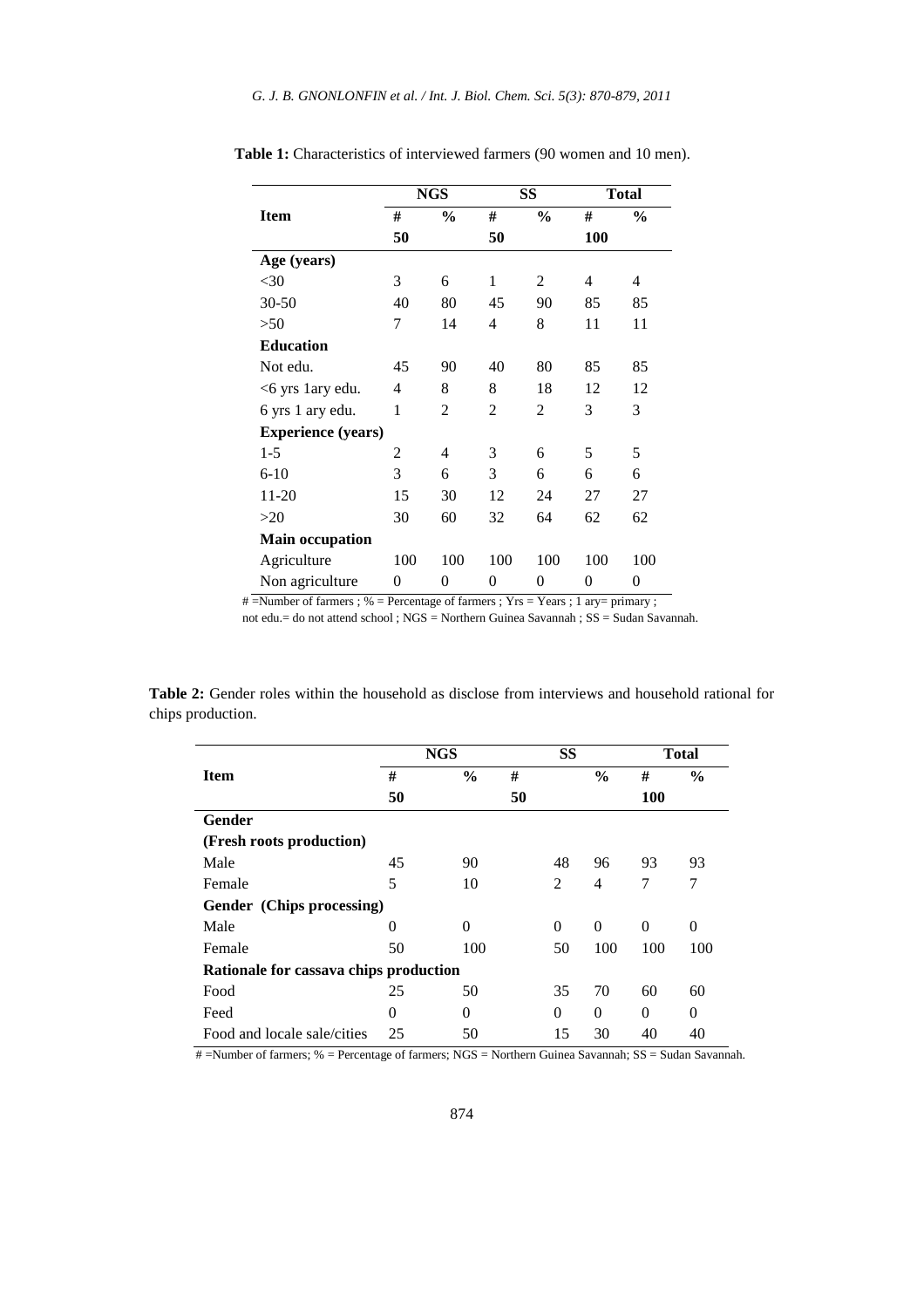| Variety/cultivar (local names) | <b>Characteristics and use</b>                                    |  |  |  |
|--------------------------------|-------------------------------------------------------------------|--|--|--|
| Kpaki kpika                    | Leaf cool and tasty good once cooked; high yielding 5-8 roots     |  |  |  |
|                                | per plant; roots spread/easy to harvest; mature at 5-6 months;    |  |  |  |
|                                | palatable roots; immerses completely when soaked; not             |  |  |  |
|                                | fibrous; sweet/cool; used for chips production and gari.          |  |  |  |
|                                | Identification: white petioles, green leaves; whitish roots and   |  |  |  |
|                                | stem; susceptible to mosaic virus (brown streak inside).          |  |  |  |
| Kpaki soan                     | Similar characteristics to kpaki kpika but leaf bitter (not       |  |  |  |
|                                | eatable); yielding up to 10-12 roots per plant; used for chips    |  |  |  |
|                                | production. Identification: red petioles and stem; green leaves.  |  |  |  |
| Logo guesse kotorou            | Low yield; long and big roots; eaten roasted or boiled. It is     |  |  |  |
|                                | sweet and highly desired by people; used for chips production.    |  |  |  |
|                                | Identification: leaves and petioles yelowish and<br>stem;         |  |  |  |
|                                | susceptible to mosaic virus.                                      |  |  |  |
| <b>BEN 86052</b>               | Breeding variety; similar characteristics to kpaki soan but       |  |  |  |
|                                | more susceptible to post harvest deterioration; not many          |  |  |  |
|                                | farmer used it because of its highly perishability; leaf eatable; |  |  |  |
|                                | use for chips production. Identification: red petioles and stem,  |  |  |  |
|                                | green leaves; resistant to mosaic virus.                          |  |  |  |
| Olebekpe                       | Sweet; low yield, difficult to harvest; very susceptible to       |  |  |  |
|                                | mosaic virus; used by very few farmers in NGS.                    |  |  |  |
| Olouchoute                     | Bitter; low yield, easy to harvest; not in current use.           |  |  |  |
| Esse ewele                     | Bitter, high yield, animal died when eaten the leaves; easy to    |  |  |  |
|                                | harvest, not in current use.                                      |  |  |  |

**Table 3:** Varieties/cultivars grown: characteristics and use in Benin.

**Table 4:** Percentage of usage and origin of cassava varieties/cultivars.

| Variety/cultivar    | Origin                     | NGS           | SS            | <b>Total</b>  |
|---------------------|----------------------------|---------------|---------------|---------------|
| (local names)       |                            | $\frac{6}{9}$ | $\frac{0}{0}$ | $\frac{6}{9}$ |
| Kpaki kpika         | Given by friends           | 100(50)       | 100(50)       | 100(100)      |
| Kpaki soan          | Given by friends           | 100(50)       | 100(50)       | 100(100)      |
| Logo guesse kotorou | Given by friends           | 100(50)       | 100(50)       | 100(100)      |
| <b>BEN 86052</b>    | Research centre            | 6(3)          | 0(0)          | 6(3)          |
| Olebekpe            | Given by friends from Togo | 4(2)          | 0(0)          | 4(2)          |
| Olouchoute          | Given by friends           | 0(0)          | 0(0)          | 0(0)          |
| Esse ewele          | Given by friends           | 0(0)          | 0(0)          | 0(0)          |

 $\overline{O}$  = number of farmers ; NGS = Northern Guinea Savannah ; SS = Sudan Savannah

**Table 5:** Farmers' perception/test of potential toxicity of cassava.

| Factor            | NGS<br>$\frac{0}{0}$ | SS<br>$\frac{0}{0}$ | <b>Total</b><br>$\frac{0}{0}$ |  |
|-------------------|----------------------|---------------------|-------------------------------|--|
| <b>Tasting</b>    | 100(50)              | 100(50)             | 100(100)                      |  |
| Leaf shape/colour | 60(30)               | 40(20)              | 100(50)                       |  |
| Other $*$         | 10(5)                | 4 (2)               | 14(7)                         |  |

 $( )$  = number of farmers;  $*$  = beef dies after eating the leaves or stomach aches after eating boiled roots; NGS = Northern Guinea Savannah; SS = Sudan Savannah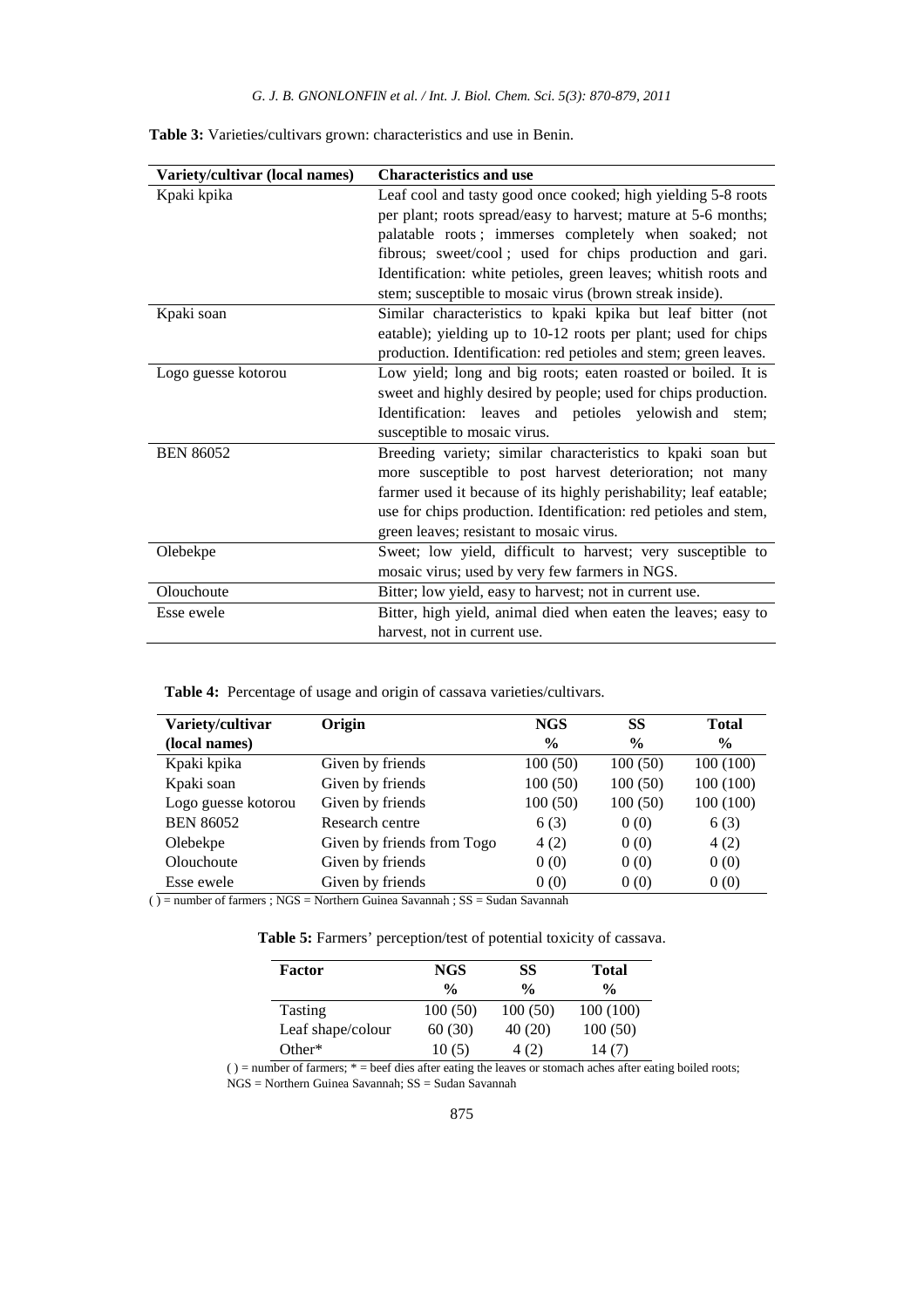### **DISCUSSION**

Results of this survey show that the production of cassava chips is widespread and mainly carried out by women in the study areas (Table 2). This finding is in line with previous works done in Cameroon (Essono et al., 2008) Tanzania and Nigeria (Oluwole et al., 2007). Within the group of women included in our study most of them (85%) were not formally educated (Table 1). This observation raises the question of education which can be a factor for food safety.

From the results of this study the importance of cassava chips production in the diet and income generation of farmers in the household sampled is demonstrated (Table 2). This result corroborates with Nweke (1998) and Essono et al. (2008) when they conducted a research on cassava food systems in several sub-Sahara African countries and farmers' perceptions of practices and constraints in cassava chips production in rural Cameroon, respectively.

Cassava varieties are often grouped into bitter or sweet and/or high or low (toxic/non toxic) cyanogenic varieties. Although such dual grouping of cassava is common in many african farming communities as shown in Malawi (Chiwona-Karltum et al., 2004) and Zambia (Nyirenda et al., 2011), bitter or sweet is not used consistently by farmers in all african countries/regions. Therefore, it cannot just be assumed that farmers will differentiate cassava varieties on the basis of bitter or sweet.

In the present study farmers mostly used attributes of taste to characterize the potential toxicity of cassava (Table 5). The practice of tasting the tuberous roots to evaluate the need for processing (degree of bitterness as associated with toxicity) was carried out by women and men, but in varying degrees. Women in general assess these qualities in the field while harvesting, as opposed to men who taste at the homestead before requesting their wives to cook the harvested cassava in a desired way. Both Chiwona-Karltum et al. (2004) and Nyirenda et al. (2011) have demonstrated that farmers

also use taste to describe cassava varieties. Thus our observation is in line with the work done by Nyirenda et al. (2011) when conducting a study in Malawi and Zambia. These results calls for laboratory based testing to check whether the cassava roots are low or high content in cyanide glucosides.

From our results it appears that certain morphological characteristics including leaf shape or colour (Table 5) can also be used to group cassava varieties in terms of potential toxicity as reported by early works (Chiwona-Karltum, 2001 ; Mkumbira et al., 2003). In contrast, it has been stated that these morphological characteristics are not used by farmers in Nigeria and Tanzania for this purpose (Oluwole et al., 2007).

Different scientific systems of classifying cassava varieties into «toxic» and «non toxic» exists. The Indonesian Ministry of Industry and Trade sets the food safety level for cyanide content at 40 mg CN/kg fresh weight (Hidayat et al., 2000). While the internationally agreed trade rules states that sweet varieties of cassava are those that contain less than 50 mg/kg hydrogen cyanide fresh weight basis (CAC, 2003). Sweet cassava varieties are described to predominate in farming systems in Africa (Oluwole et al., 2007). More recent study has shown, however, that in Malawi and Zambia cassava classified by farmers as being sweet predominate only in regions where cassava plays a secondary role as staple food (Nyirenda et al., 2011). This could probably be at least partly explained by the fact that bitter varieties that need processing give the female farmers control over the crop (Chiwona-Karltun et al., 1998).

The differences in tasting as used locally and interpretations concerning toxicity to determine whether cassava tuberous roots products are safe when comparing our results to previous reports (Oluwole et al., 2007; Nyirenda et al., 2011) do suggest that there is an urgent need for training, information and sensitization at both national, regional and international levels.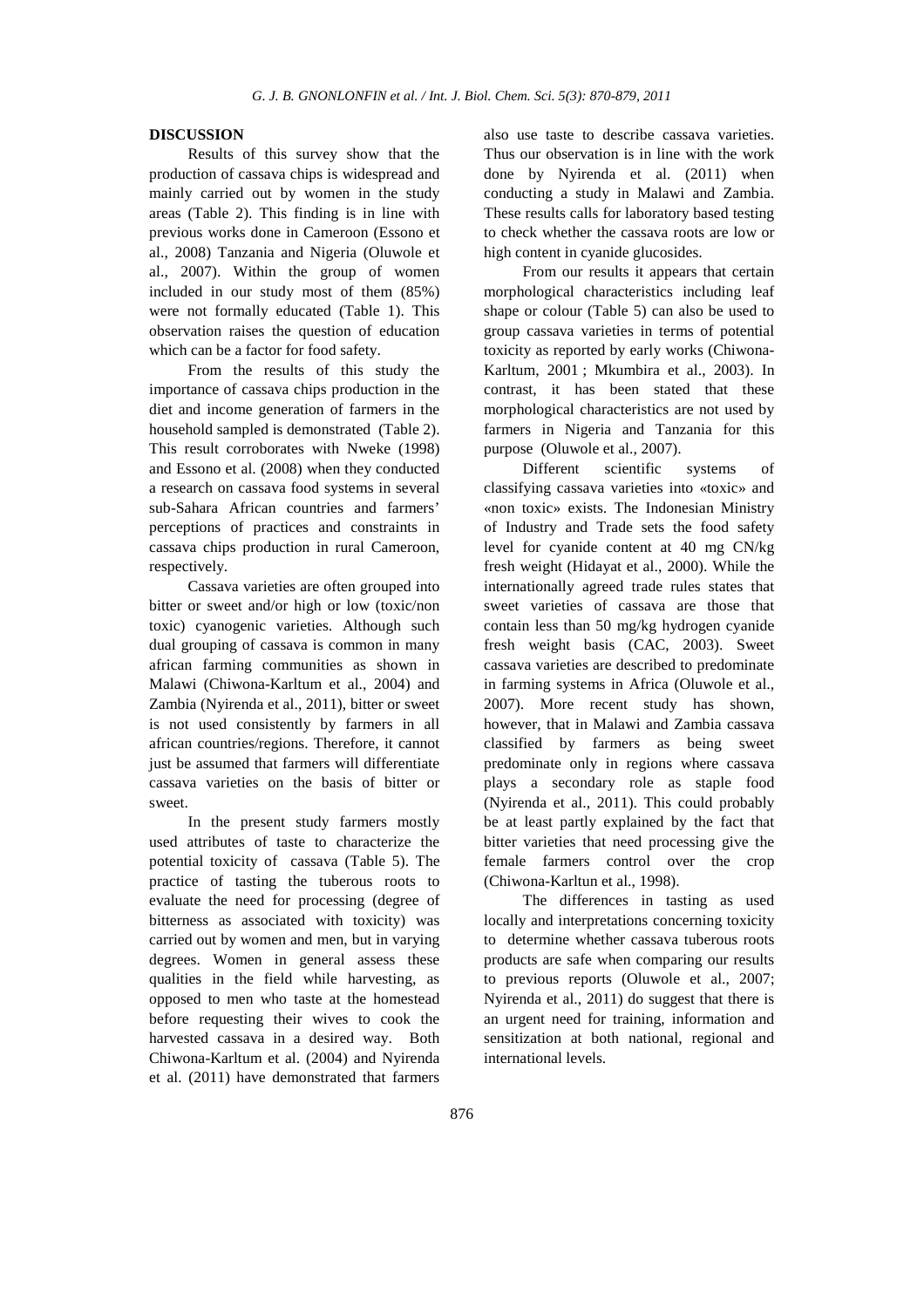Cassava varieties are not always distinct genetic entities because local naming of cassava are generally not based on systematic taxonomy (Nye, 1991). Different cassava plants with distinct names were identified in this study (Tables 3 and 4). Apart from the cassava variety BEN 86052 that was introduced by a research centre (Table 4), cassava names in this study either symbolize social importance of cassava varieties in the community like early maturation or high yield, place of origin of the varieties, or names of persons that introduced the varieties in the community or based on certain morphological characteristics. These observations are consistent with reports from Malawi (Chiwona-Karltum, 2001 ; Mkumbira et al., 2003).

### **Conclusion**

The fact that women are identified as the custodians of processing calls for target information on processing techniques, directed towards being gender oriented. When processing techniques are simplified enough and made affordable for women, then women can contribute significantly to food hygiene/sanitation and safety as well as take more advantages of the surge in cassava chips commercialisation at national, regional and international levels. Our results reveal the necessity of extended research in order to empower the dissemination of safe techniques and processing. Other cassava by-products such as gari, lafun, flour are being made in Benin, which could be viewed as an important feature in cassava processing, there is still the need for industrialization of this food crop and its derived products.

In all respect, however, the most important observation that can be drawn from the present study is related to farmers' statement about potential toxicity and use of cassava varieties that calls for more investigations in cassava producing areas.

### **ACKNOWLEDGEMENTS**

This work was supported by the Danish International Development Assistance (DANIDA). We would like to thank particularly the farmers and processors who provided information and the extension officers for their technical assistance.

### **REFERENCES**

- Aduni UA, Ajayi OA, Bokanga M, Dixon BM. 2005. The use of cassava leaves as food in Africa. *Ecol. Food Nutr.,* **44**(6): 423-435.
- Anonymous. 1992. COSCA (Collaborative Study on Cassava in Africa). In *Seasonality of Cassava Processing in Africa and Tests of Hypothesis*, Ugwu BU, Ay P (eds). COSCA working paper No 6: 23.
- Anonymous. 2006. Programme National de Développement des Racines et Tubercules (PNDRT). Rapport Annuel d'activités 2005, FIDA, Cameroun, p. 118. http://www.fidafrique.net/article 665.html
- Buschmann H, Rodriguez MX, Tohme J, Beeching JR. 2000. Accumulation of hydroxycoumarins during post-harvest deterioration of tuberous roots of cassava (*Manihot esculenta* Crantz). *Ann. Bot.,* **86**: 1153-1160.
- CAC (Codex Alimentarius Commission) 2003. Codex standard for sweet cassava. *Codex Stan* 238-2003, Amended in 2005, pp 4 2005.
- Chiwona-Karltun L, Brimer L. Saka JDK, Mhone AR, Mkumbira J, Johansson L, Bokanga M, Mahungu NM, Rosling H. 2004. Bitter taste in cassava roots correlates with cyanogenic glucosides levels. *J. Sci. Food Agric.,* **84**: 581-590.
- Chiwona-Karltun L. 2001. A reason to be bitter: cassava classification from the farmers' perceptive. Thesis, Stockholm, Karolinska Institutet.
- Chiwona-Karltun L, Mkumbira J, Saka J, Bovin M, Mahungu NM, Rosling H. 1998. The importance of being bitter  $- a$ qualitative study on cassava cultivar preference in Malawi. *Ecol. Food Nutr.,* **37**: 219-245.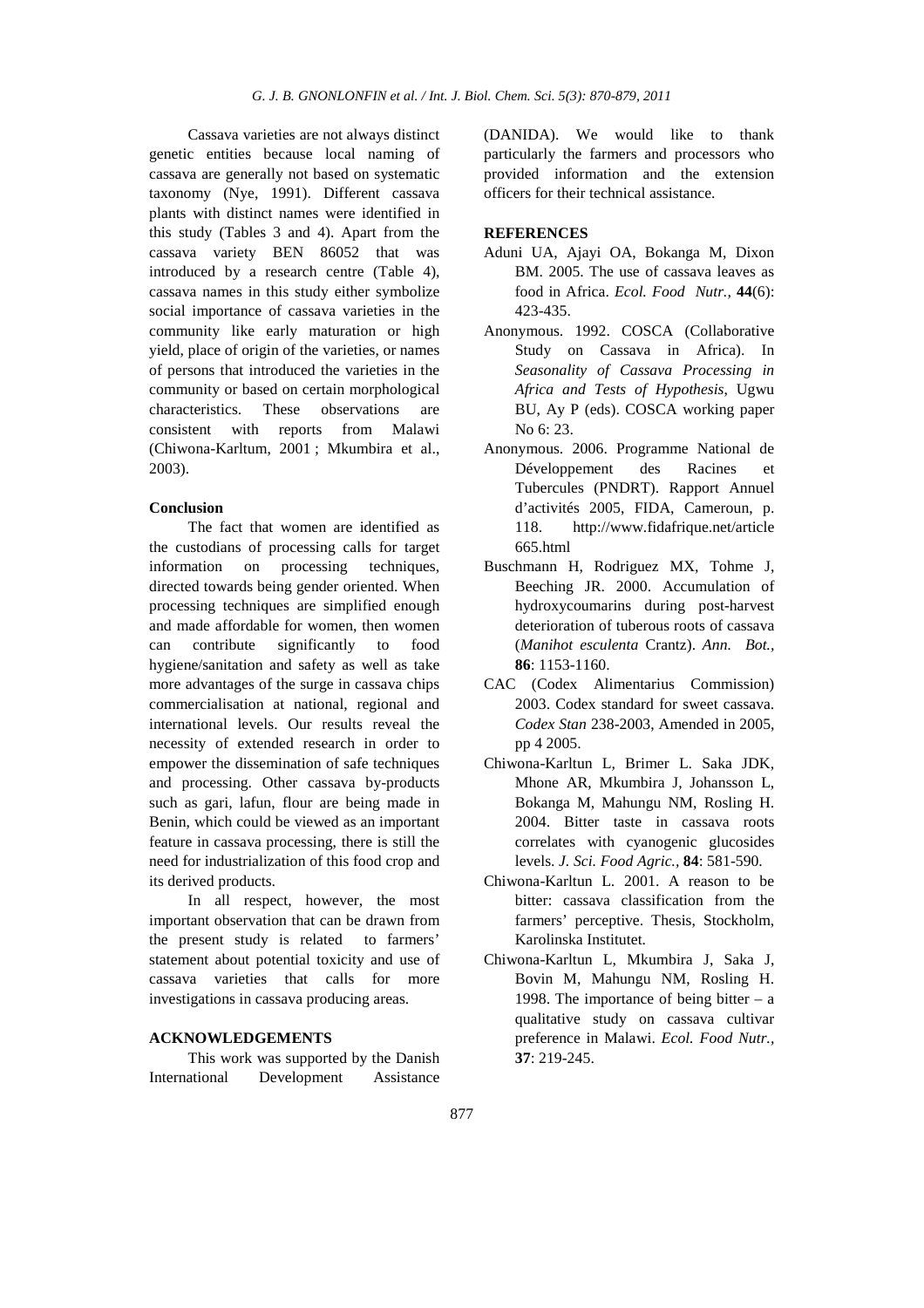- Essono G, Ayodele M, Foko J, Akoa A, Gockowski J, Ambang Z, Bell JM, Bekolo N. 2008. Farmers' perceptions of practices and constraints in cassava (*Manihot esculenta* Crantz) chips production in rural Cameroon. *Afr. J. Biotech.,* **7**(22): 4172-4180.
- FAO (Food and Agriculture Organization) 2008**.** Agricultural data. Crops Primary. http://faostat.fao.org/ visited in December 2010.
- FAO (Food and Agriculture Organization) 2000. The world cassava economy: Facts, trends and outlook. Rome, Italy.
- Gnonlonfin GJB, Hell K, Fandohan P, Siame AB. 2008a. Mycoflora and occurrence of aflatoxins and fumonisin  $B_1$  in cassava and yam chips from Benin, West Africa. *Int. J. Food Microbiol.,* **122**: 140-147.
- Gnonlonfin GJB, Hell K, Siame AB, Fandohan P. 2008b. Infestation and population dynamics of insects on stored cassava and yam chips in Benin, West Africa. *J. Econ. Entomol.,* **101**: 1967- 1973.
- Hahn SK. 1993. Methodes traditionnelles de transformation et d'utilisation du manioc en Afrique. *Guide de recherche de l'IITA,* **41**: 45.
- Hidayat A, Zuaraida I, Hanarida I, Damardjati D. 2000. Cyanogenic content of cassava root of 179 cultivars grown in Indonesia. *J. Food Comp. Anal.,* **13**: 71–82.
- Jørgensen K, Bak S, Busk PK, Sørensen C, Olsen CE, Puonti-Kaerlas J, Møller BL. 2005. Cassava plants with a depleted cyanogenic glucoside content in leaves and tubers. Distribution of cyanogenic glucosides, their site of synthesis and transport, and blockage of the biosynthesis by RNA interference technology. *Plant Physiol.,* **139**: 363– 374.
- Kehinde AT. 2006. Utilization potentials of cassava in Nigeria: The domestic and Industrial Products. *Food Rev. Int.,* **22**(1): 29-42.
- Khampa S, Wanapat M. 2006. Supplementation levels of concentrates

containing high levels of cassava chip on rumen ecology and microbial protein synthesis in cattle. *Pakistan J. Nutr.,* **5**(6): 501-506.

- Laswai HS, Silayo VCK, Mpagalile JJ, Balegu WR, John J. 2006. Improvement and popularization of diversified cassava products for income generation and food security: A case study of Kibabu. *Afr. J. Food Agric. Nutr. Develop.,* **6**(1): 1-15.
- Mkumbira J, Chiwona-Karltun L, Lagercrantz U, Mahungu NM, Saka J, Mhone A, Bokanga M, Brimer L, Gullberg U, Rosling H. 2003. Classification of cassava into bitter and cool in Malawi: from farmers' perception to characterization by molecular markers. *Euphytica,* **132**: 7-22.
- Moorthy SN, Mathew G. 1998. Cassava fermentation and associated changes in physicochemical and functional properties. *Crit. Rev. Food Sci. Nutr.,* **38**: 73-121.
- Ngudi DD, Kuo YH, Lambein F. 2003. Cassava cyanogens and free amino acids in raw and cooked leaves. *Food Chem. Toxicol.,* **41**(8): 1193-1197.
- Nweke FI. 1998. The role of root crops in poverty alleviation in Africa. Root crops and Poverty alleviation. In *Proceedings of the 6th triennial symposium of the International Society for Tropical Root Crops*, Africa branch; 102-110.
- Nwokoro SO, Vaikosen SE, Bamgbose AM. 2005. Nutrient composition of cassava offals and cassava sievates collected from locations in Edo state, Nigeria. *Pakistan J. Nutr.,* **4**(4): 262-264.
- Nye MM. 1991. The mis-measure of Manioc (*Manihot esculenta*, Euphorbiaceae). *Econ. Bot.,* **45**: 47–57.
- Nyirenda DB, Chiwona-Karltun L, Chitundu M, Haggblade S, Brimer L. 2011. Chemical safety of cassava products in regions adopting cassava production and processing – Experience from Southern Africa. *Food Chem. Toxicol.,* **49**: 607- 612.